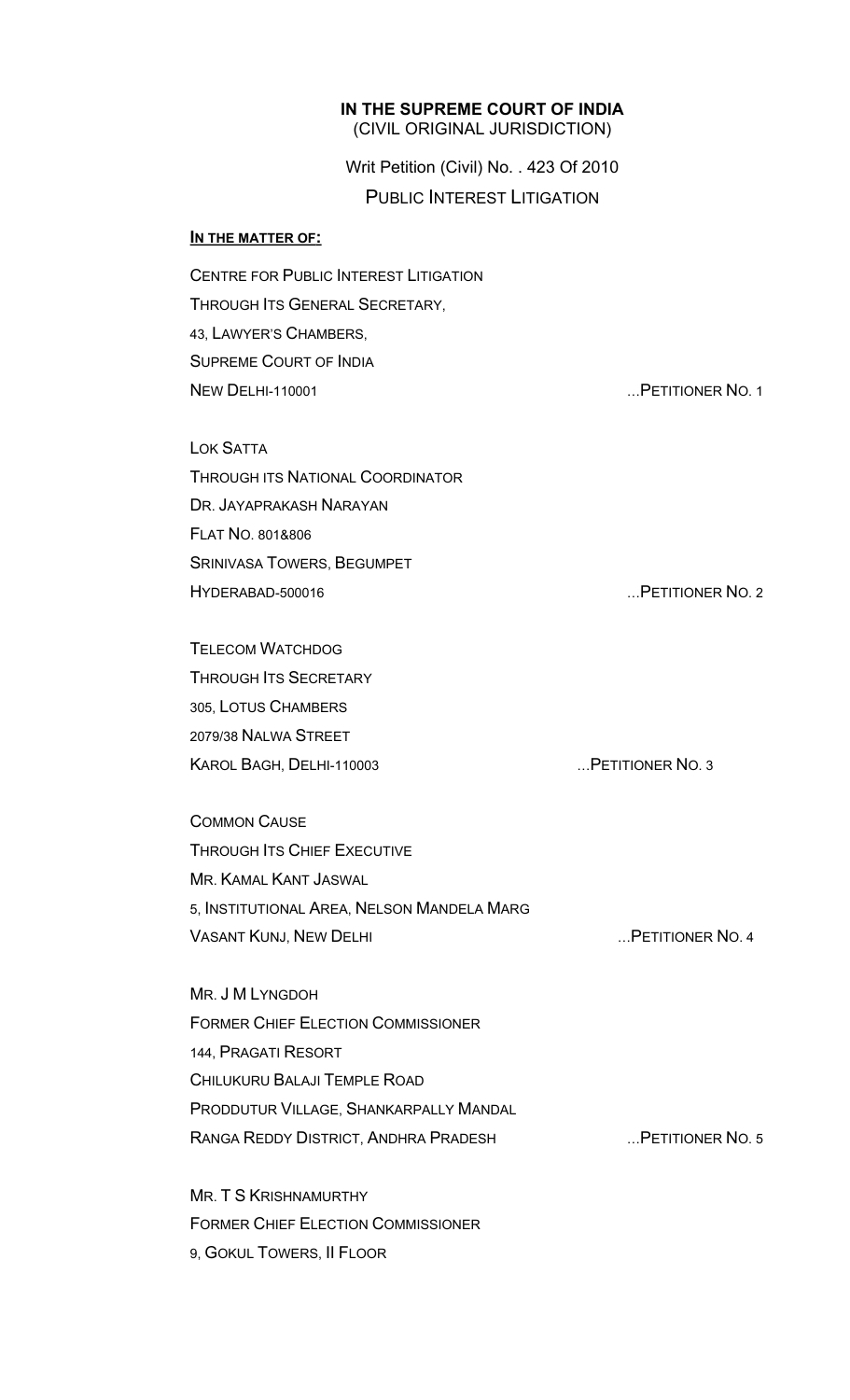ALWARPET, CHENNAI-600018 …PETITIONER NO. 6 MR. N GOPALASWAMI FORMER CHIEF ELECTION COMMISSIONER 5, LEO MADHURAM 39, GIRI ROAD, T NAGAR CHENNAI-600017 …PETITIONER NO. 7

MR. P SHANKAR FORMER CENTRAL VIGILANCE COMMISSIONER 3, GILCHRIST AVENUE, HEMINGTON ROAD CHENNAI-600031 …PETITIONER NO. 8

MR. JULIO F. RIBEIRO IPS RETD. 51, SAGAR TARANG WORLI SEAFACE MUMBAI-400030 …PETITIONER NO. 9

MR. PARANJOY GUHA THAKURTA SENIOR JOURNALIST, AGE 55 YEARS S/O LATE SHRI P G THAKURTA K-33, SOUTH CITY-1 GURGAON-122001 …PETITIONER NO. 10

ADMIRAL (RETD.) R. H. TAHILIANI MENTOR, TRANSPARENCY INTERNATIONAL INDIA R/O 290, DEFENCE COLONY SECTOR-17, GURGAON-122001 **EXECUTOR IN A SECTOR-17, GURGAON-122001 EXECUTOR 11** 

#### **VERSUS**

UNION OF INDIA THROUGH ITS SECRETARY DEPARTMENT OF TELECOMMUNICATIONS SANCHAR BHAWAN, 20 ASHOKA ROAD NEW DELHI-110001 **NEW DELHI-110001** 2 ETISALAT DB TELECOM PVT. LTD. (SWAN TELECOM), 7-B, VANDANA BUILDING

11, TOLSTOY MARG, NEW DELHI-01 … RESPONDENT NO. 2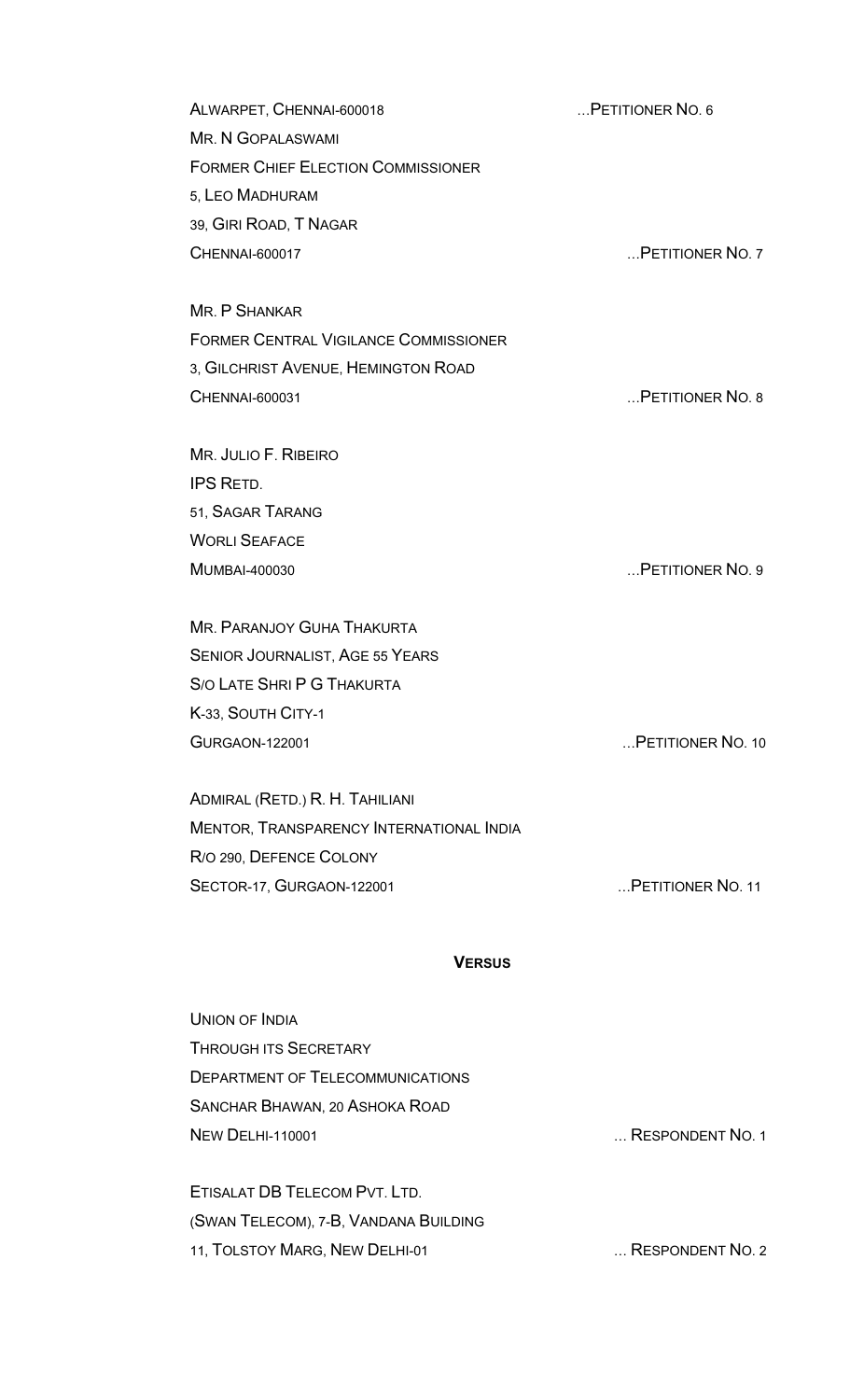| <b>UNITECH WIRELESS GROUP</b>                                      |                  |
|--------------------------------------------------------------------|------------------|
| THE MASTERPIECE, 10                                                |                  |
| <b>GOLF COURSE ROAD, SECTOR-54</b>                                 |                  |
| DLF PHASE-V, GURGAON-122002                                        | RESPONDENT NO. 3 |
| <b>LOOP TELECOM PVT. LTD</b>                                       |                  |
| (SHIPPINGSTOP DOTCOM P. LTD)                                       |                  |
| 708-709, PRAKASH DEEP BUILDING                                     |                  |
| 7, TOLSTOY MARG, CONNOUGHT PLACE                                   |                  |
| <b>NEW DELHI-110001</b><br><b>VIDEOCON TELECOMMUNICATIONS LTD.</b> | RESPONDENT NO. 4 |
|                                                                    |                  |
| (DATACOM SOLUTIONS PVT LTD)                                        |                  |
| IV FLOOR, 248, PHASE-IV                                            |                  |
| UDYOG VIHAR, GURGAON-122015                                        | RESPONDENT NO. 5 |
| S TEL LTD.                                                         |                  |
| I FLOOR, TOWER-B, UNITECH CYBER PARK                               |                  |
| SECTOR-39, GURGAON-122001                                          | RESPONDENT NO. 6 |
| ALLIANZ INFRATECH (P) LTD                                          |                  |
| G-11, SECTOR-11                                                    |                  |
| NOIDA-201301                                                       | RESPONDENT NO. 7 |
| <b>IDEA CELLULAR</b>                                               |                  |
| & ADITYA BIRI A TFI FCOM LTD.                                      |                  |
| (SPICE COMMUNICATIONS PVT LTD)                                     |                  |
| 1005-1006, FLOOR 10, KAILASH BUILDING                              |                  |
| 26. KASTURBA GANDHI MARG                                           |                  |
| <b>NEW DELHI-110001</b>                                            | RESPONDENT NO. 8 |
| <b>TATA TELESERVICES LTD</b>                                       |                  |
| <b>INDIACOM BUILDING, 2A</b>                                       |                  |
| OLD ISHWAR NAGAR, MAIN MATHURA ROAD                                |                  |
| <b>NEW DELHI-110065</b>                                            | RESPONDENT NO. 9 |
|                                                                    |                  |
| <b>SISTEMA SHYAM TELE SERVICES LTD</b>                             |                  |
| (SHYAM TELELINK LTD)                                               |                  |
| RAINBOW TOWERS, 3, RAINBOW CIRCLE                                  |                  |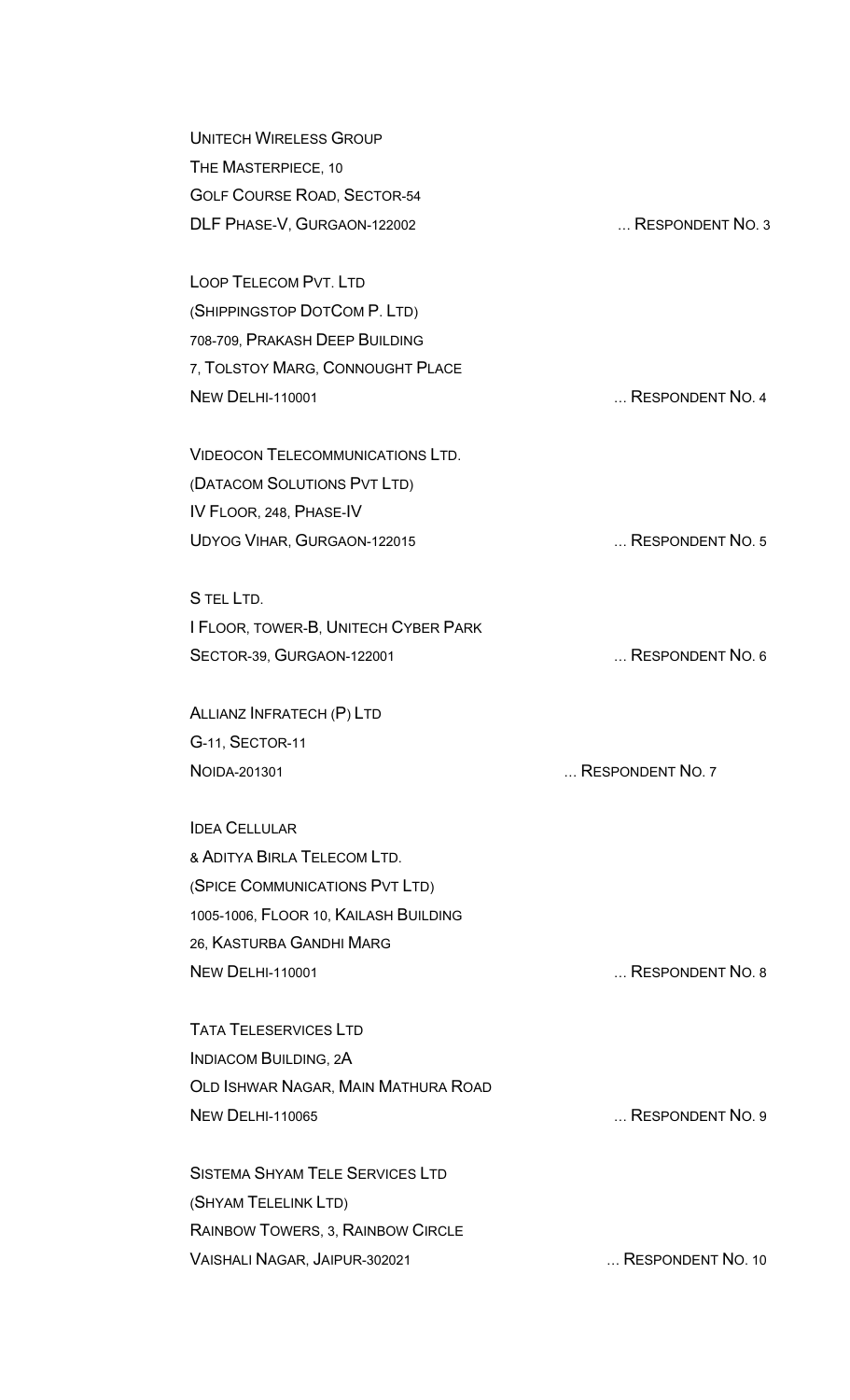DISHNET WIRELESS LTD & AIRCEL LTD 5 TH FLOOR, DLF CYBER CITY 10A NEAR SHANKAR CHOWK GURGAON-124002 … RESPONDENT NO. 11

VODAFONE ESSAR SOUTH LTD. & VODAFONE ESSAR SPAECTEL LTD. C-48, OKHLA INDUSTRIAL AREA PHASE-II NEW DELHI-110020 **NEW DELHI-110020 NEW DELHI-110020** 

# **AND**

#### **IN THE MATTER OF:**

CENTRE FOR PUBLIC INTEREST LITIGATION & ORS. …THE PETITIONERS

# **VERSUS**

THE UNION OF INDIA & ORS. THE RESPONDENTS

A WRIT PETITION IN PUBLIC INTEREST UNDER ARTICLE 32 OF THE CONSTITUTION OF INDIA SEEKING APPROPRIATE WRIT FOR CANCELLATION OF THE ENTIRE ALLOCATION OF 2G SPECTRUM AND TELECOM LICENCES ISSUED BY THE DEPARTMENT OF TELECOMMUNICATIONS

To,

# **THE HON'BLE CHIEF JUSTICE OF INDIA AND HIS COMPANION JUDGES OF THE HON'BLE SUPREME COURT OF INDIA**

The Humble Petition of the Petitioners above-named

# MOST RESPECTFULLY SHOWETH: -

1) That the petitioners are filing the instant writ petition in public interest seeking appropriate writ for cancellation of the entire allocation of 2G spectrum and telecom licences issued by the Department of Telecommunications (hereinafter 'DoT') on the basis of 2 press releases issued on 10<sup>th</sup> January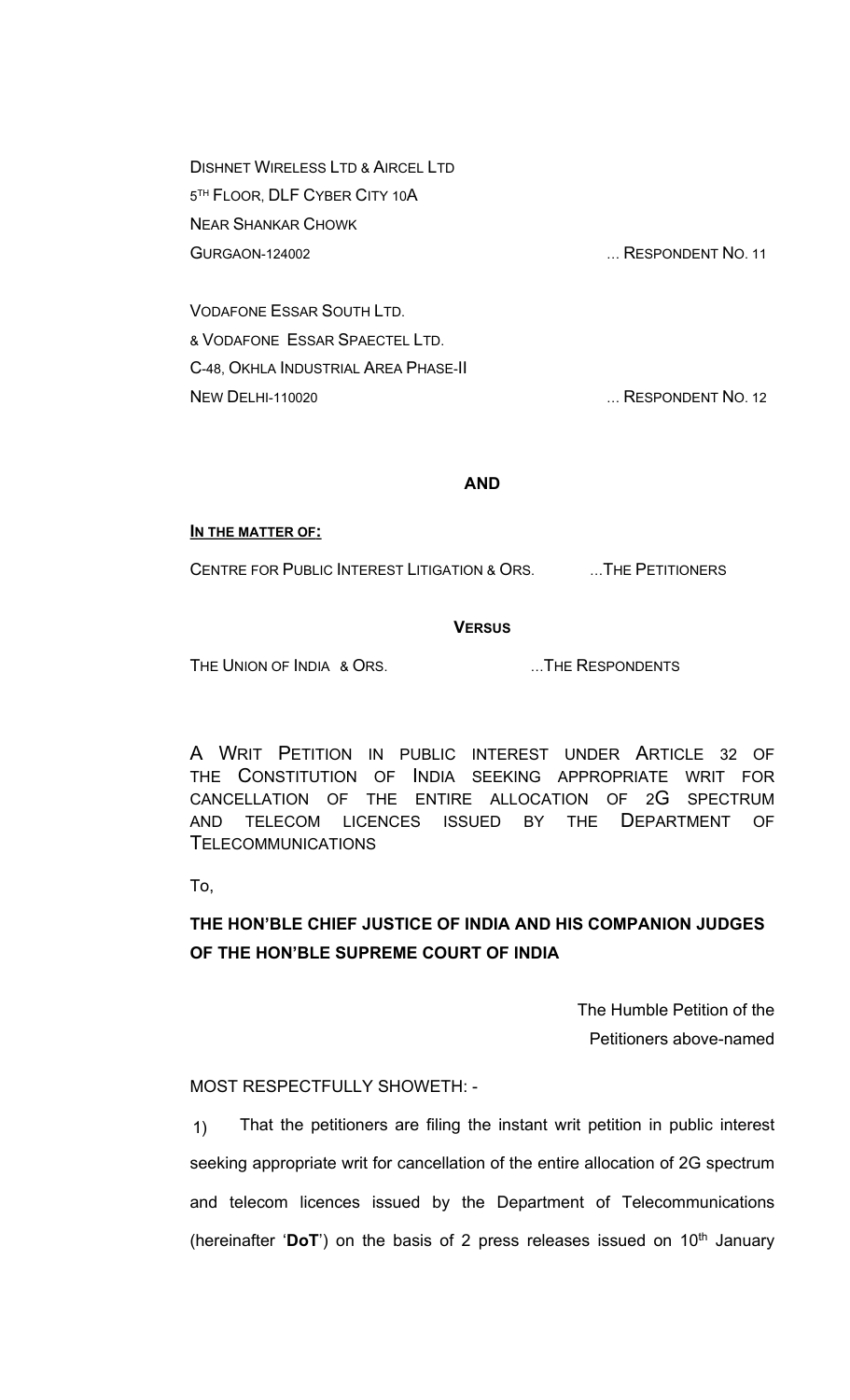2008. Allocation of precious 2G spectrum and licences carried out by the DoT under its then Minister A. Raja was marred by multiple illegalities, corruption and favouritism. Irregularities and illegalities have also been recorded and commented upon by 2 detailed judgments of Delhi High Court and detailed report of the Comptroller and Auditor General of India (hereinafter '**CAG**'). According to the CAG, 85 of the 122 licences were given to companies who were not even eligible and as many as 343 applications were wrongly not even considered by the DoT. Now, Telecom Regulatory Authority of India (hereinafter '**TRAI**') has recommended that 69 of the 122 licences be cancelled since the licencees have failed to roll-out their services as mandated by the condition on which they got the licences.

2) According to the calculations made by the CAG, the said allocation caused a loss of a whopping Rs. 1.76 lakh crores making it the biggest scam in the history of the Indian republic. DoT under its then Minister A. Raja ignored the advice of the Prime Minister, Finance Minister, Law Minister, Finance Secretary, Telecom Secretary, Member (Finance), TRAI and avoided the deliberations of the Cabinet, EGoM or the Telecom Commission and went on to arbitrarily award the precious 2G spectrum (a scarce finite asset) at throwaway prices in a non-transparent manner, and followed unfair processes designed to benefit a few favoured companies. At the instance of the CVC, CBI registered an FIR against "unknown officers of the DoT" and "private individuals" under the Prevention of Corruption Act and other sections of IPC.

3) Thus, it is in the fitness of things, and in the interest of the telecom sector and the national exchequer, that the allocation of 2G spectrum and telecom licences made by DoT pursuant to its 2 press releases issued on 10.01.2008 be held to be illegal, licences be cancelled, spectrum be taken back by the Government and then auctioned as was done in 2001 and has been done in 2010. Internationally, in most legal systems, transactions tainted by bribery / corruption or made in violation of established norms and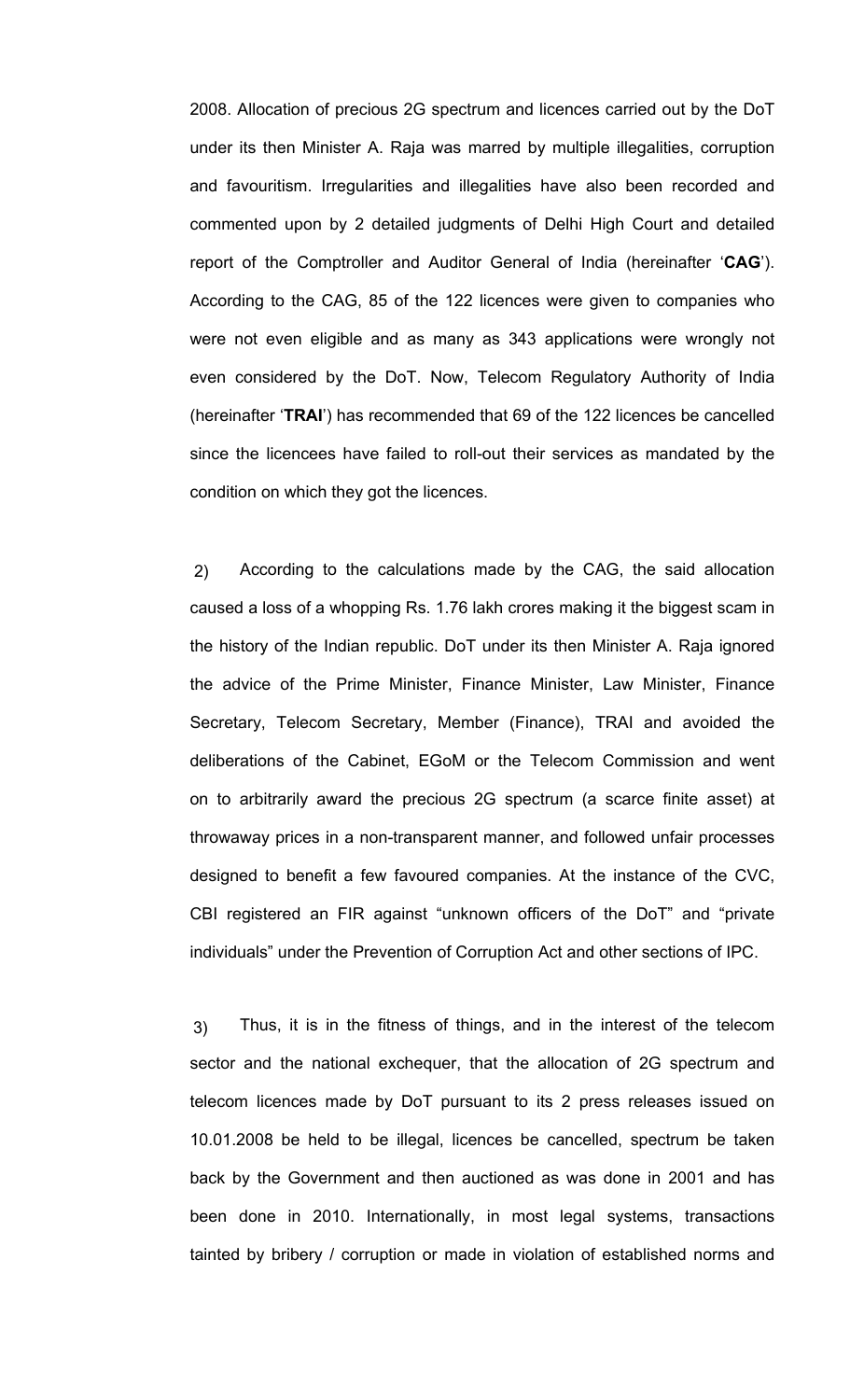procedures are considered illegal and unenforceable. The same must be held in this case. In addition, punitive damages must be imposed on companies that made false declarations or who violated their undertakings given to the government.

#### **THE PETITIONERS**

4) Petitioner No. 1, Centre for Public Interest Litigation, is a registered society formed for the purpose of taking up causes of grave public interest and conducting public interest litigation in an organized manner. Its founder President was the late Shri V.M. Tarkunde and its Executive Committee consists of several senior advocates including Shri Fali S. Nariman, Shri Shanti Bhushan, Shri Anil Divan, Shri Rajinder Sachar, Shri Colin Gonsalves among others. CPIL has also filed another PIL regarding 2G spectrum allocation seeking a thorough court-monitored investigation.

5) Petitioner No. 2 is Lok Satta, a registered society dedicated to political and governance reforms and fight against corruption, through its National Coordinator Dr Jayaprakash Narayan. The Lok Satta movement has done pioneering work in the field of election reforms, right to information and anticorruption campaigns. Its work formed the basis of 2002 landmark judgment of this Hon'ble court mandating certain disclosures by election candidates.

6) Petitioner No. 3 is Telecom Watchdog, a non-governmental organisation registered under the Societies Registration Act, 1860, with the purpose of sincerely working for the noble cause of protecting the national interest, the interest of telecom consumers, and the public at large. It has established its credentials as a genuine public interest organization in several cases filed before the Hon'ble Delhi High Court, Hon'ble Supreme Court, Telecom Tribunal, and the Standing Committees of Parliament, dealing with telecommunication issues based on extensive research. Telecom Watchdog had sent a detailed complaint to CVC regarding 2G spectrum allocation.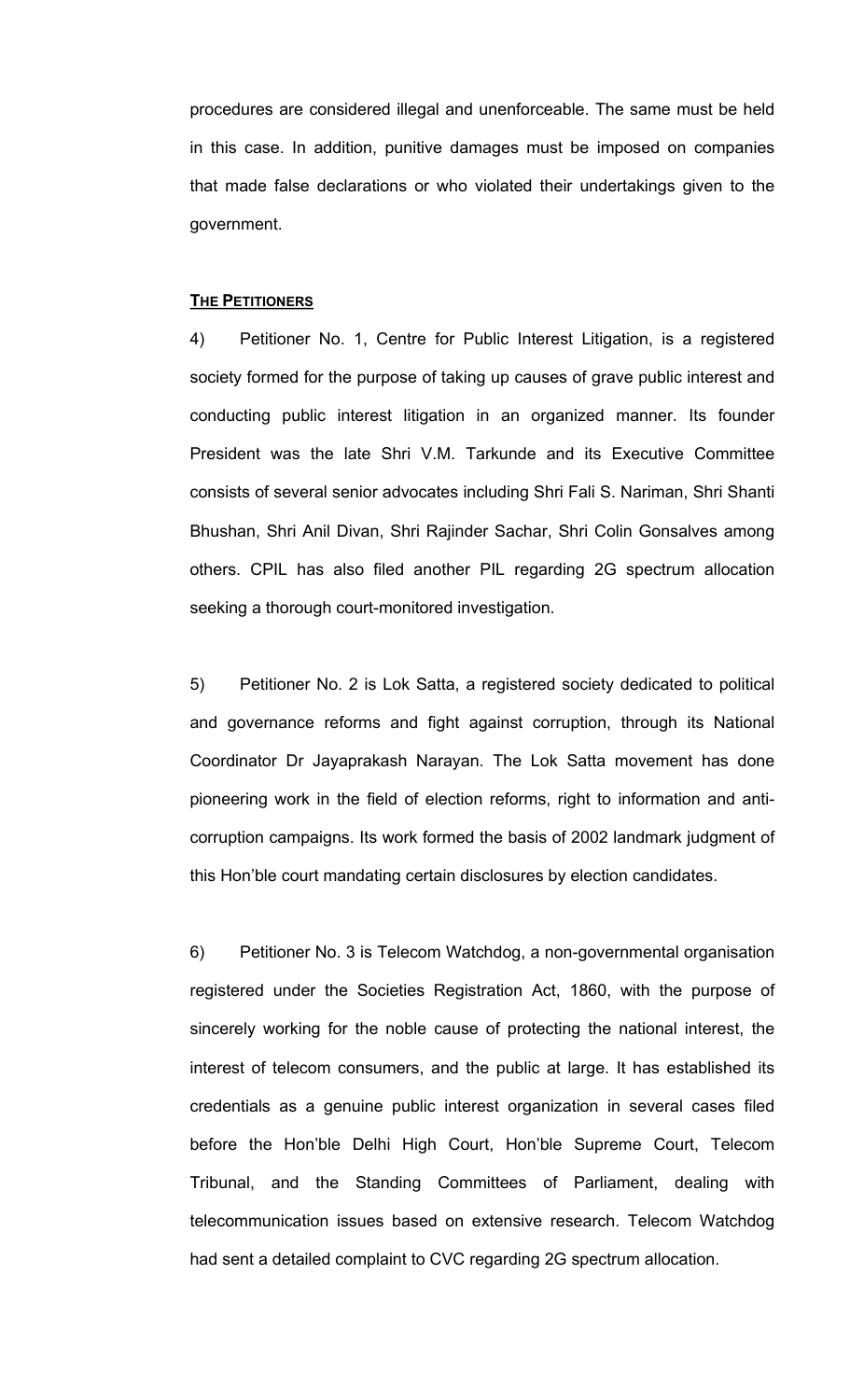7) Petitioner No. 4, Common Cause, is a registered society that was founded in 1980 by late H. D. Shourie for the express purpose of raising common problems of the people and securing their resolution. It has brought before the Hon'ble Supreme Court of India and Hon'ble High Courts various Constitutional and other important issues and has established its reputation as a bona fide public interest organization. Common Cause has raised the issue of arbitrary allotment of 2G spectrum for the past 3 years.

8) Petitioner No. 5, 6 and 7 are Mr. J M Lyngdoh, Mr. T S Krishnamurthy and Mr. N Gopalaswami respectively. All of them are former Chief Election Commissioners (CECs).

9) Petitioner No. 8 is Mr. P Shankar, former Central Vigilance Commissioner.

10) Petitioner No. 9 is Julio F. Ribeiro, a retired IPS officer. He has served as DGP of Gujarat, DGP of Punjab, Commissioner of Police, Mumbai and as DG of CRPF.

11) Petitioner No. 10 is senior journalist Mr. Paranjoy Guha Thakurta. Educated at St. Stephan's college and Delhi School of Economics, he started his career as a journalist in 1977. He has worked in publications such as Business India, Business World, The Telegraph, India Today and The Pioneer. He anchored about 1400 daily discussion programs on CNBC and since 2007 he anchors 2 weekly programs for Lok Sabha Television. He is a visiting faculty member for over a dozen institutions including IIMs, IIT, FTII, IIFT, DU, JNU, JMI. Mr. Thakurta has repeatedly raised the issue of arbitrary allotment of spectrum in different forums.

12) Petitioner No. 11 is Admiral Tahiliani. He is the former Governor and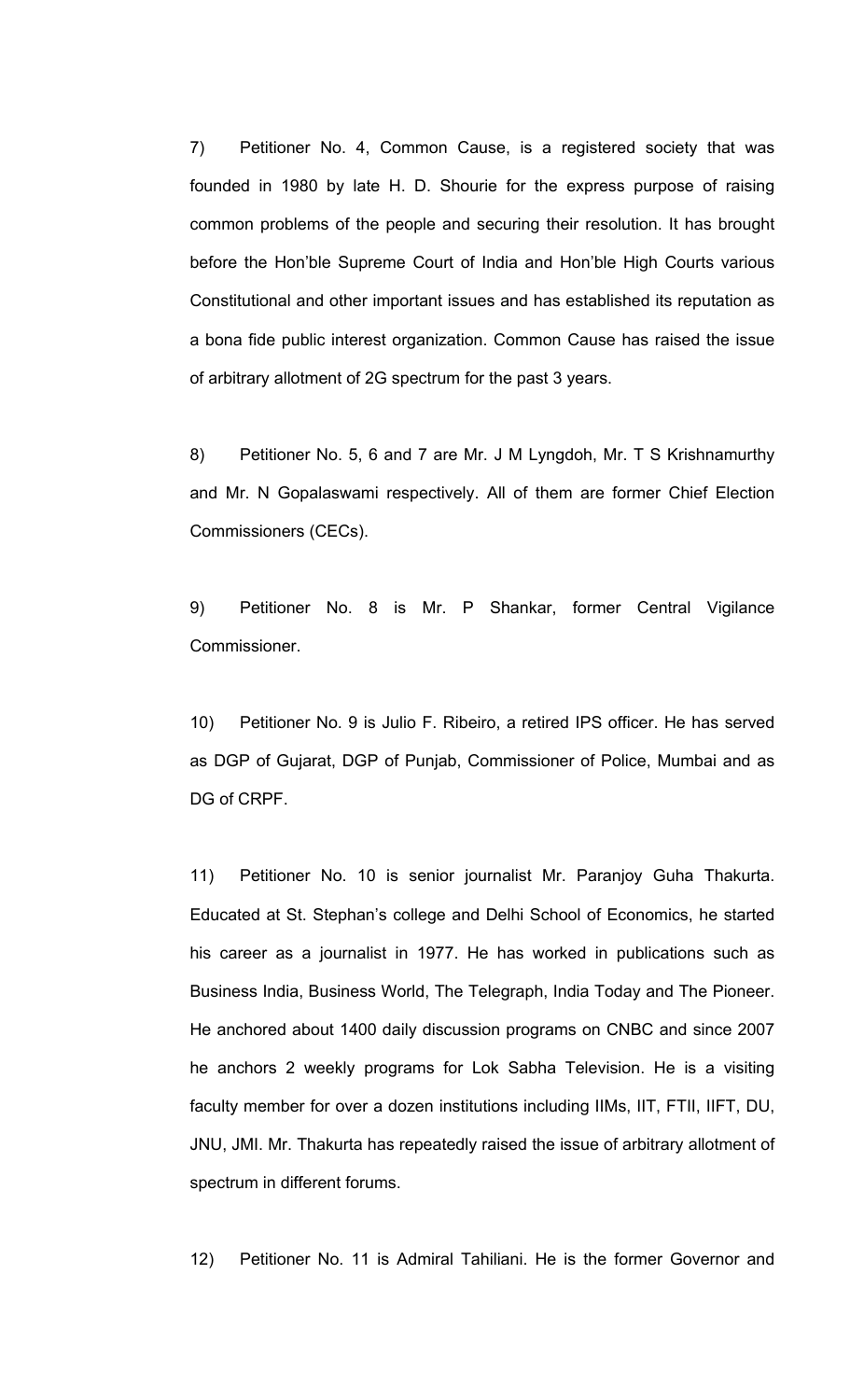Chief of Naval Staff. He has served for many years as Chairperson of Transparency International India and now serves as its Mentor.

#### **THE RESPONDENTS**

13) Respondent No. 1 is the Union of India through its Secretary, Department of Telecommunications (DoT).

14) Respondent No. 2 to Respondent No. 12 are the beneficiaries of the allotment of the 2G spectrum and/or licences issued by the DoT since January 2008.

## **THE CASE IN BRIEF**

15) The entire 2G spectrum scam was a multi-stage, well thought out, deliberate act where a criminal conspiracy was hatched between private companies/persons and officials of Department of Telecom (DoT) in order to circumvent an open transparent auction process and choosing first-come-firstserved (FCFS) method for awarding licenses bundled with 2G spectrum to favored few by violating several provisions of the law and established rules, deviating from TRAI recommendations, while pretending to follow them. Additionally, established procedure for giving licenses with spectrum since 2003 was also vitiated and manipulated while making public claims that department is following existing precedents of the policy that existed since 2003. The act was carried out by DoT officials in collusion with private enterprises and is matter of the CBI FIR.

- 16) The modus-operandi of the said scam was:
	- Granting 2G spectrum at 2001 prices when it was a nascent market rather than at contemporary market prices in 2008 when there was huge demand and the prices had increased by at least 10 times.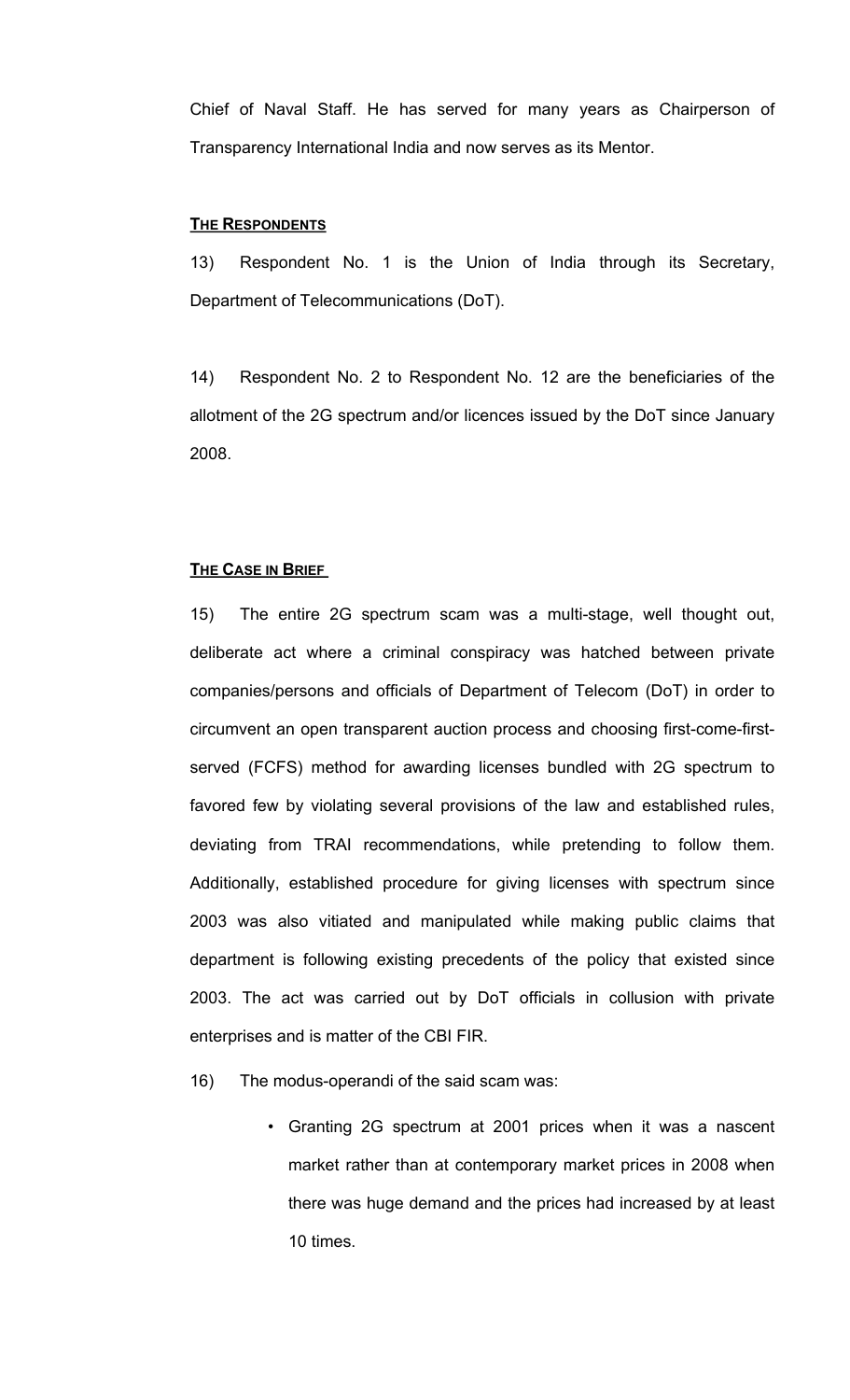- Inviting companies who were not in the telecom business to put in applications for licences for 2G spectrum.
- Granting licences on "first come first served" basis rather than through a transparent public auction. Even the FCFS method was not properly applied as priority was fixed at the last moment from the date of compliance with LOI conditions rather than the date of receipt of applications. This was purposely done to favour select companies who had advance knowledge of DoT announcements.
	- Resorting to the announcement of arbitrary cut-off date (01.10.2007) to stop legitimate applicants from applying, thereby creating sellers (who were not in the telecom business) and buyers (genuine telecom companies who could not apply or were left out due to the manner in which cut-off date was implemented).
- Advancing the cut-off date retrospectively and illegally to award precious 2G spectrum only to a handful of applicants (122 out of 575).
- Cherry-picking and manipulating multiple recommendations of the TRAI to award licences to a favoured few companies in violation of the TRAI Act.
- Further allowing these companies to sell equity or conduct private auctions and garner large sums.
- Ignoring specific directions of the Law Ministry to seek the opinion of the Empowered Group of Ministers (EGoM) in the matter.
- Deliberately ignoring that most of the licencee applicants did not even fulfill the mandatory eligibility criteria.
- Not cancelling the licence of the firms who failed to carry out their mandatory network roll-out obligations.
- 17) The DoT had in the past followed the policy of FCFC but it had been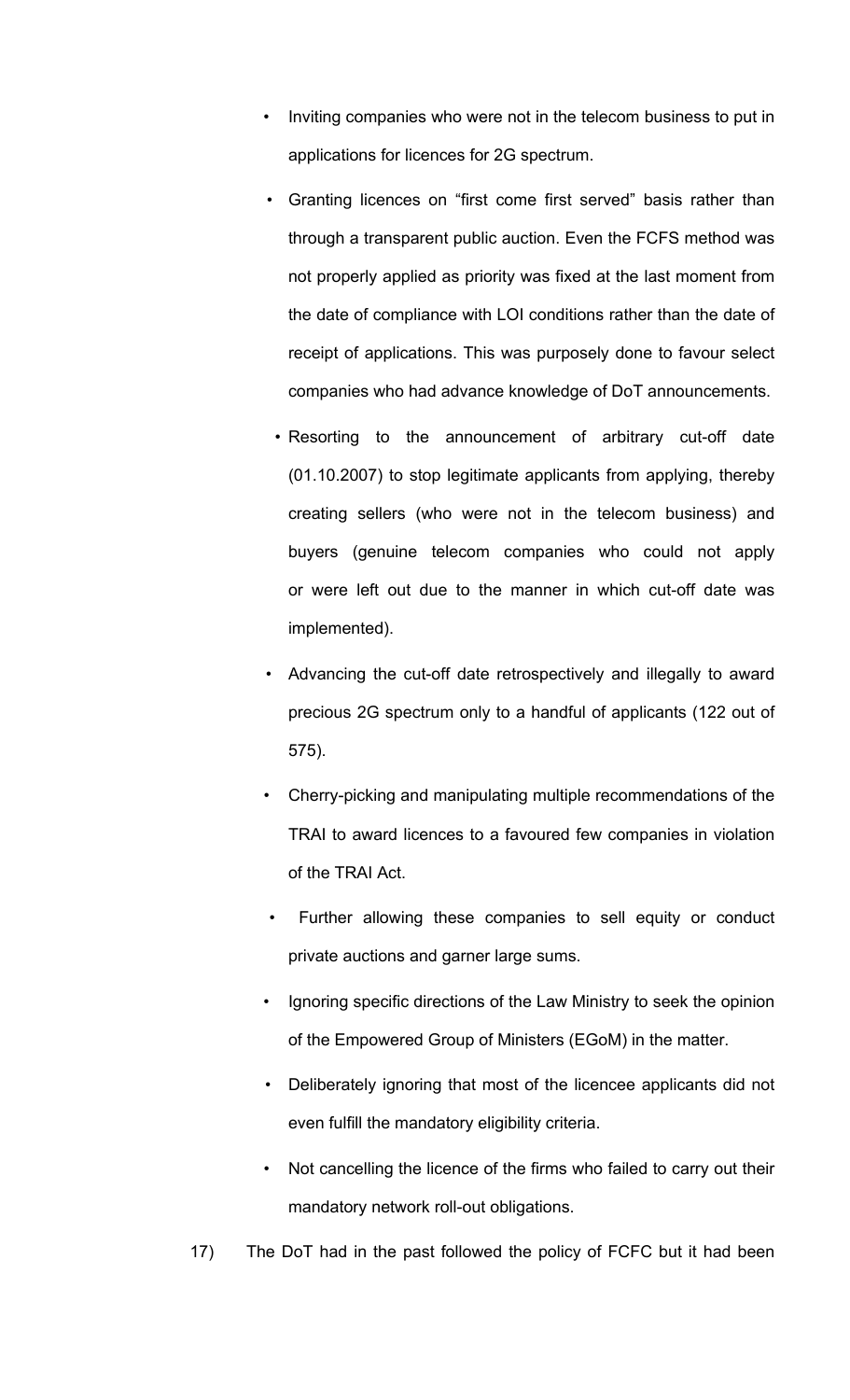discontinued due to unavailability of spectrum. Since 2006-07 new licences with spectrum were not allotted and the applications were kept pending by DoT. But after Mr. A Raja took over as the Telecom Minister, process of allotment of precious and scarce national resource Spectrum was initiated in 2007 by the Department of Telecommunications (DoT). A copy of the press release issued when Mr. Raja took over as Minister is annexed as **Annexure P1**. (Page ) Universal Access Service (UAS) Licences along with 2G Spectrum for telecom services were sought to be awarded. At that time, the latest recommendation of TRAI was of 28.08.2007 on "Review of license terms and conditions and capping of number of access providers." A copy of the relevant pages of TRAI recommendations are annexed as **Annexure P2**. (Page \_\_\_\_\_\_\_\_\_)

18) After a few favoured companies had put in their applications (for eg. Unitech Group on 24.09.2007 had put in 22 applications for UAS licenses through 8 companies), Telecom Ministry issued a press note on 25.09.2007 (ante-dated as 24.09.2007) stating that it would not accept applications beyond 01.10.2007. A copy of the said Press Note is annexed as **Annexure P3**. (Page During the next five days, 343 additional applications were received.

19) As on this date, i.e. stated cut-off date, DoT received 575 applications for UAS licences by 46 companies. A list of applicants is annexed as **Annexure P4**. (Page \_\_\_\_\_\_\_\_\_)

20) DoT on 19.10.2007 issued a press release which clearly deviates from TRAI recommendations regarding roll-out and mergers & acquisitions. A copy of the said press release is annexed as **Annexure P5**. (Page \_\_\_\_\_\_\_\_\_)

21) The Law Minister wrote to DoT that considering the importance of the issue, it should be referred to an Empowered Group of Minister. The opinion of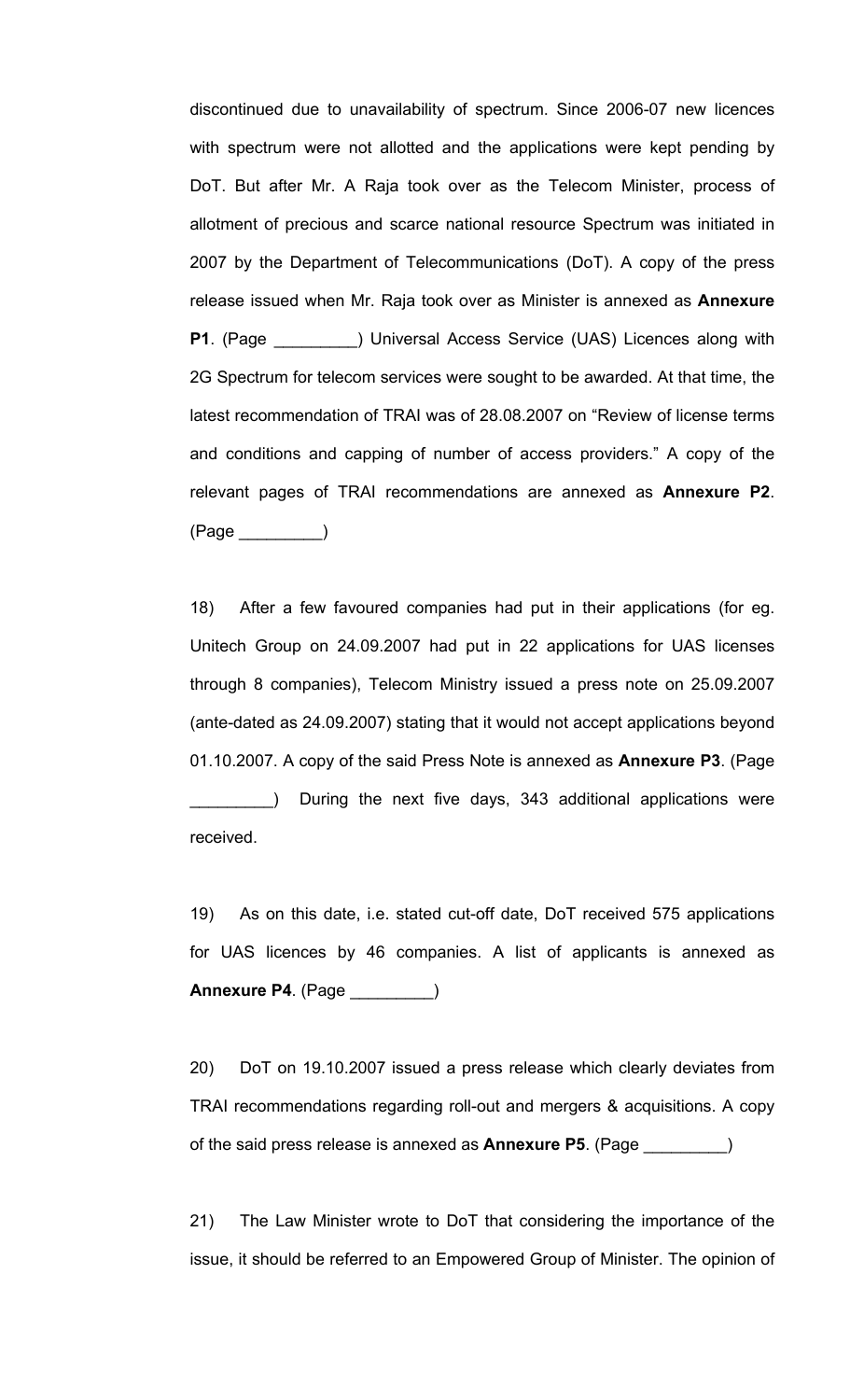the Law Secretary along with that of the Law Minister dated 01.11.2007 is annexed as **Annexure P6**. (Page \_\_\_\_\_\_\_\_\_) This was rejected by the Telecom Minister who stated that the advice of the Law Ministry was 'out of context.'

22) After a lot of concerns were raised, the Prime Minister wrote to the Telecom Minister Mr. Raja directing him to ensure that 2G spectrum was allocated in a fair, transparent and efficient manner and also to ensure that licence fee was properly revised and auction is considered. A copy of the letter written by the Prime Minister dated 02.11.2007 is annexed as **Annexure P7**. (Page 1992) The then Telecom Minister replied on the same day rejecting the suggestions made by the Prime Minister. Two letters sent by the then Telecom Minister on 02.11.2010 are annexed as **Annexure P8 (colly)**. (Page \_\_\_\_\_\_\_\_\_)

23) Secretary, Ministry of Finance on 22.11.2007 wrote to the Department of Telecommunications expressing concerns over the procedure adopted for the allocation of 2G spectrum. The letter also stated, "It is not clear how the rate of Rs. 1,600 crore, determined as far back as in 2001, has been spliced for a license given in 2007 without any indexation, let alone current valuation. Moreover, in view of the financial implications, the Ministry of Finance should be consulted in the matter before you finalize the decision. I request you to kindly review the matter." This demand for the review was rejected. A copy of the said letter of the Finance Secretary is annexed as **Annexure P9**. (Page \_\_\_\_\_\_\_\_\_) This was also rejected by the DoT.

24) On 25.11.2007, Telecom Secretary and Member Finance of the Telecom Commission wrote an internal note indicating that only proper and legally justifiable way of allocating spectrum would be through auctions. A copy of the said note is annexed as **Annexure P10**. (Page \_\_\_\_\_\_\_\_\_)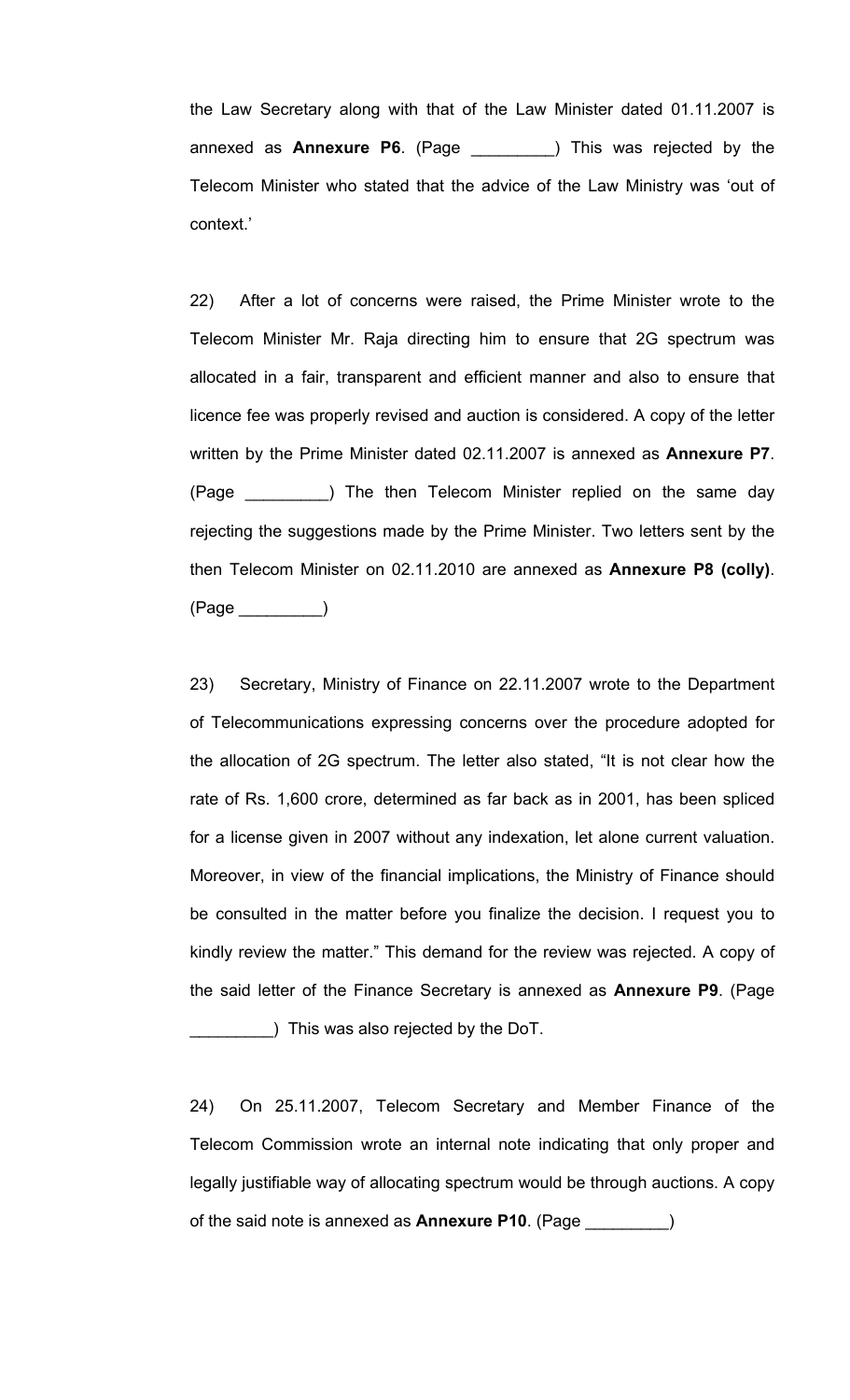25) On 10<sup>th</sup> January, 2008, DoT issued 2 controversial press releases making major changes in policy implementation regarding spectrum allocation. The first press release stated that DoT has decided to issue licences on firstcome-first-served basis. It stated that those who applied till 25.09.2007 would be given licences. Thus, the last date for submission of the applications was advanced from 01.10.2007 to 25.09.2007 by an announcement made much after that period was over. A copy of the said release is annexed as **Annexure P11**. (Page \_\_\_\_\_\_\_\_\_) Later in the same day DoT at about 2.45 pm posted an announcement on its website that those who apply between 3.30 to 4.30 pm would be issued licences. Those who deposited their fees along with documentation first were favoured in accordance with the controversial 'first come first served' system. Thus the favoured few companies had their drafts of hundreds of crores of rupees and documentation ready. A copy of the said announcement is annexed as **Annexure P12**. (Page \_\_\_\_\_\_\_\_\_) The DoT awarded 122 LOIs to the favoured ones on the same day. Pan-India licenses consisting of 22 Circles were awarded at about Rs 1,658 crore. FCFS definition was changed from the "date of application" to "date of submission of compliance to LOI". In addition, the DoT released 2G start-up spectrum to 22 new licensees on the same day, who were awarded UAS license without spectrum in 2006. A list containing the details of these licensees is annexed as **Annexure P13**. (Page \_\_\_\_\_\_\_\_\_) Chairman of TRAI wrote a letter to DoT on 14.01.2008 protesting that TRAI recommendations were not only violated by the DoT and but it violated the provisions of law also. A copy of the said letter is annexed as **Annexure P14**. (Page \_\_\_\_\_\_\_\_\_)

26) The new UAS licensees sold their licenses at very high premium. Swan Telecom sold 45% of its shares for Rs 4,200 crores which had obtained the licence for only Rs 1,537 crores without having any assets. Unitech Wireless sold 60% of its stake to Telenor for Rs 6,200 crores which had obtained the spectrum for Rs. 1,651 crores. Tata Teleservices sold 26% of its share to NTT DoCoMo, Japan for Rs. 13,230 crores. Shyam Telecom also sold majority of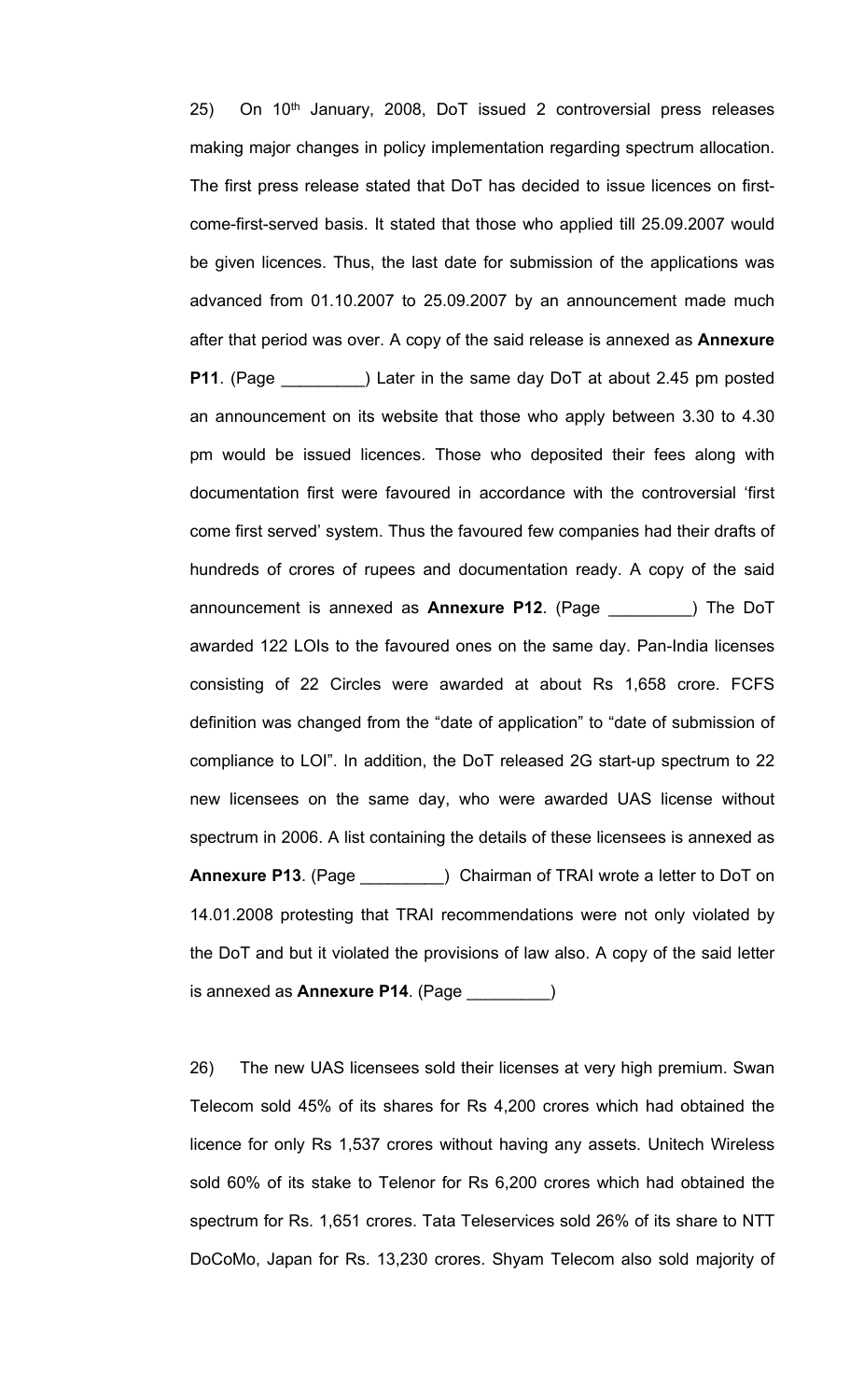its shares to Sistema.

27) One of the petitioners herein, Telecom Watchdog, also made complaints to various government bodies including the CVC. It specifically highlighted that Essar illegally obtained two UAS licenses for the same service areas across the country. In 2008, it acquired another pan-India UAS license through Loop Telecom Pvt Ltd, whereas it already has 33.01 per cent stake in another operating company – Vodafone Essar Ltd. A company cannot even apply for licence if it is already in operation with 10 per cent or more equity stake. A copy of this complaint dated 04.05.2009 is annexed as **Annexure P15**. (Page \_\_\_\_\_\_\_\_\_)

28) A detailed and well-documented complaint was made to CVC by Shri Arun Agarwal, an expert in exposing financial scams, on the 2G spectrum allotment which according to his calculation has cost the country Rs 50,000 crores. His complaint specifically dealt with the case of a company known as Swan Telecom which had no assets and yet was granted spectrum at throwaway prices. A copy of the said complaint dated 19.05.2009 is annexed as **Annexure P16**. (Page \_\_\_\_\_\_\_\_\_) The said complaint inter-alia states:

*"As for the mystery as to who owns Swan Telecom, which even the Ministry of Company Affairs is not able to solve, the answer is: it is the company/person which bought 992 crore worth of Re 1/-, 8% preference shares invested by Reliance Communication in Swan Telecom by paying a hefty premium of Rs. 999 which was overvalued by 99900% is the actual owner of Swan Telecom. The company which bought the investment of Reliance Communication at the fantastic overvalued price is reportedly registered in Mauritius.*

*The trading of Swan Telecom, by transfer of ownership of the holding company owning 90% of the shares- Tiger Trustee- took place on the very day that the other license application of the ADAG group-Reliance*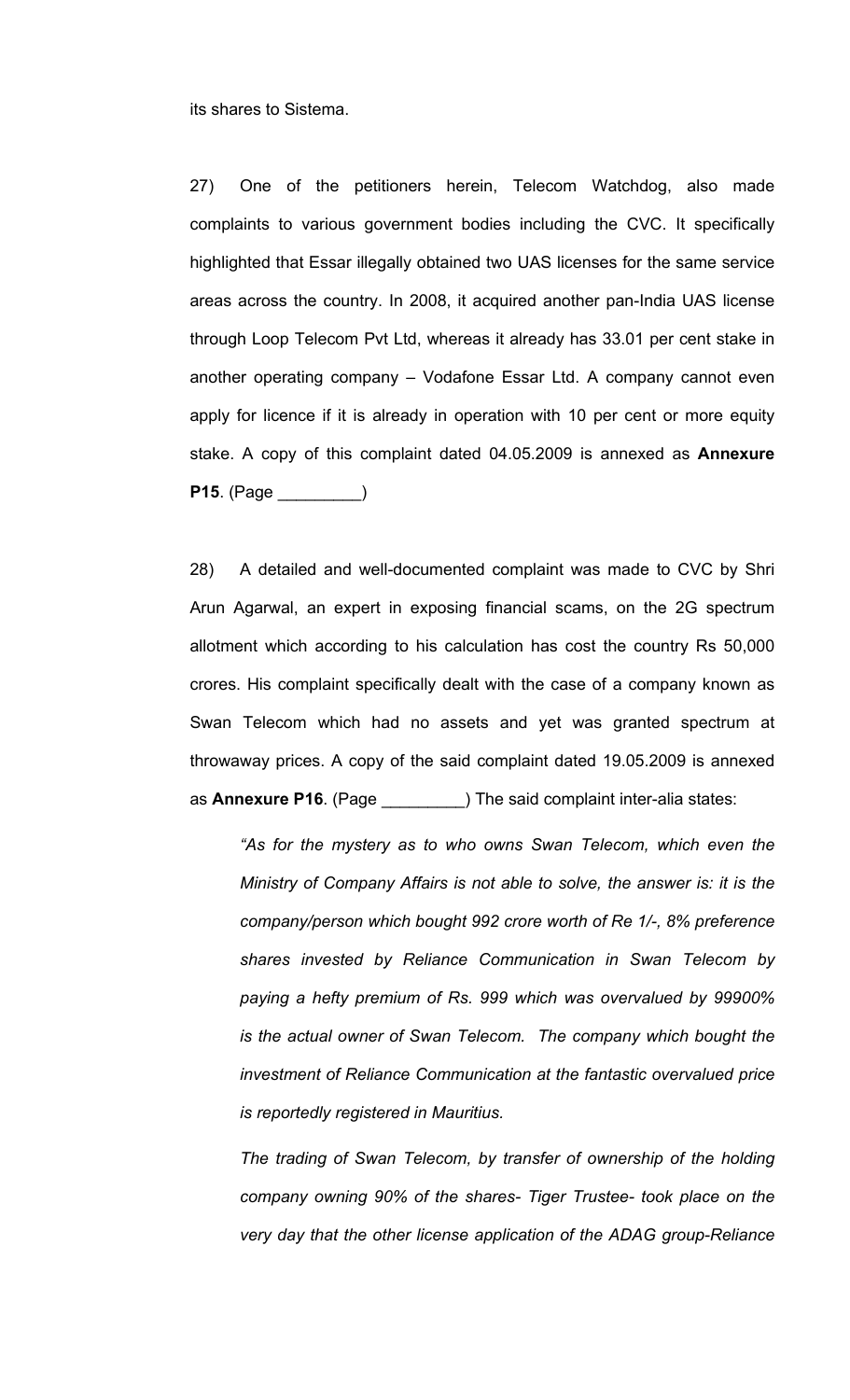*Communication- was given the license. The fact that the Swan Telecom with an asset of Rs 1100 crores in paid up capital was sold for a mere Rs 4.99 crores on the very day the license was granted to Reliance Communication -18/10/07- establishes that the sale was a bribe for giving the license."*

29) The decision to advance the cut-off date post-facto was held to be arbitrary and illegal by a Delhi High Court on 01.07.2009. The Court held: *"The respondent cannot be allowed to arbitrarily change the cutoff date and that too without any justifiable reasons…the impugned press release dated 10.01.2008 is quashed."* A copy of the said judgment is annexed as **Annexure P17**. (Page ) Thus the very basis on which spectrum and licences were allotted was held to be illegal.

30) In October 2009, acting on various complaints, CVC directed the CBI to register a case and investigate the allotment of 2G spectrum. CBI after preliminary investigation, registered a case and filed an FIR on 21.10.2009 under various sections of the IPC and Prevention of Corruption Act. The case has been registered by CBI vide RC DAI 2009 A 0045 dated 21.10.2009 u/s 120-B of IPC r/w Sec 13(2) r/w Sec 13(1)(d) of Prevention of Corruption Act, 1988 against *"unknown officers of the Department of Telecommunications (DoT) and unknown private persons/companies and others"*. A copy of the said FIR is annexed as **Annexure P18.** (Page \_\_\_\_\_\_\_\_\_) In an unprecedented move, CBI raided the offices of Department of Telecom on 22.10.2010.

31) On 16.11.2009, CBI sought help from the Directorate General of Income Tax regarding information on Ms. Nira Radia of M/s Noesis Consultancy and records pertaining to middlemen regarding award of 2G spectrum licences. A copy of the letter of CBI to DGIT is annexed as **Annexure P19**. (Page

\_\_\_\_\_\_\_\_\_) Pursuant to the said request, certain information was given by the Income Tax department which clearly shows the serious offences under the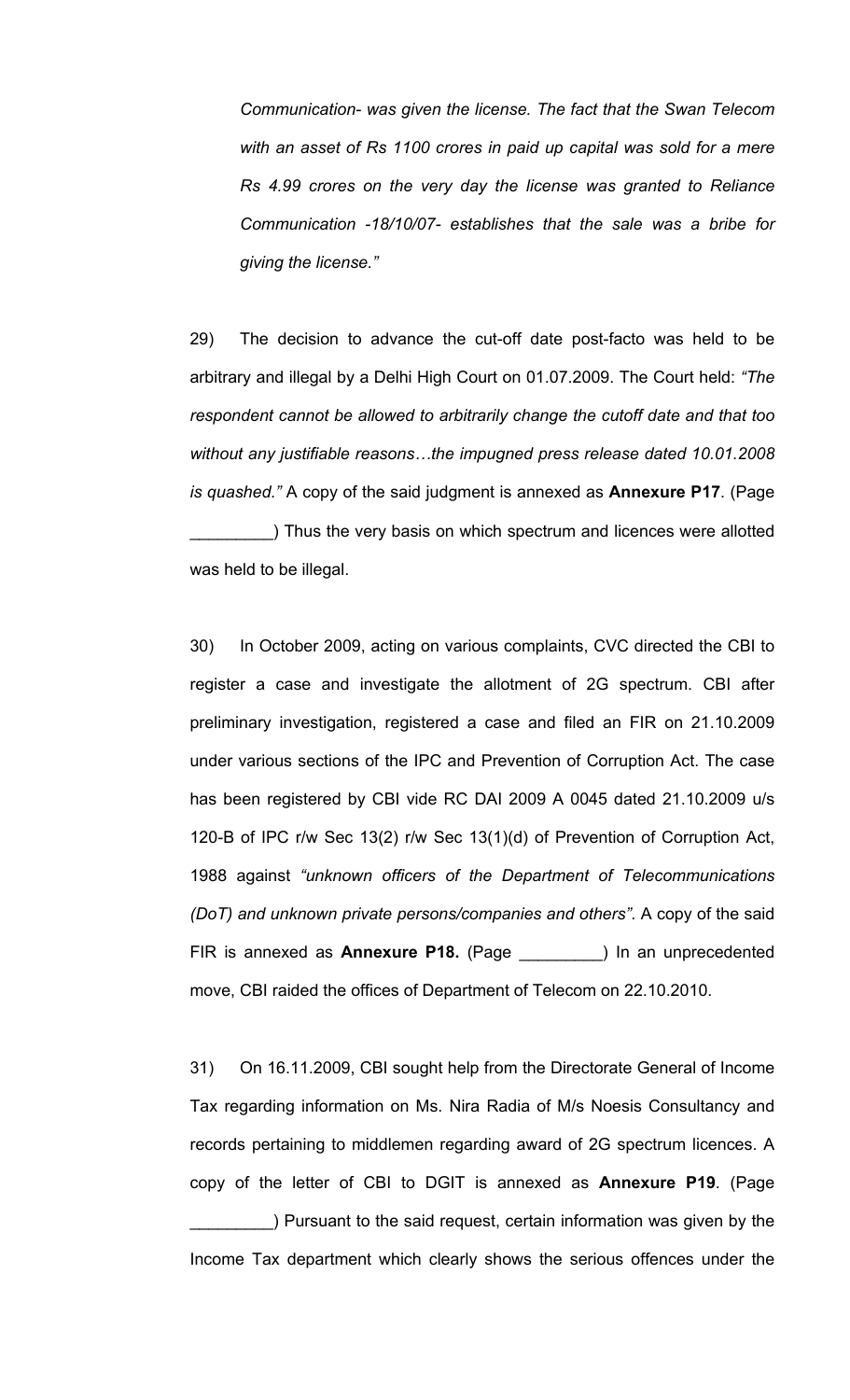Prevention of Corruption Act have been committed. It shows that a large number of corporate players were involved in influencing the policies of Department of Telecommunications using extraneous and illegal means. The information received shows that one middleman Ms. Nira Radia was directly in touch with the Telecom Minister A. Raja. A copy of the said letter along with their internal reports is annexed as **Annexure P20**. (Page \_\_\_\_\_\_\_\_\_)

32) The Division Bench of the Delhi High Court headed by Hon'ble Chief Justice on 24.11.2009 dismissed the appeal challenging the decision of the single judge regarding the cut-off date and also imposed a cost of Rs. 20,000 on Union of India stating that its actions were tantamount to changing the rules after the game has begun and were arbitrary and irrational. A copy of the order of the Division Bench is annexed as **Annexure P21**. (Page \_\_\_\_\_\_\_\_\_) On 12.03.2010, this Hon'ble court refused to interfere and disturb the findings of the Delhi High Court which held the change in cut-off date to be illegal. A copy of the said order of this Hon'ble court is annexed as **Annexure P22**. (Page \_\_\_\_\_\_\_\_\_)

33) CAG submits its final report on the issue of 2G spectrum allocation in November 2010. It estimates the loss of astronomical Rs.1.76 lakh crores to the exchequer. It directly indicts Mr A Raja. It also indicates collusion between DoT officials and industry. The CAG also finds out that out of 122 UAS licenses issued on 10.01.2008, 85 licenses were issued to ineligible companies. The CAG indicts the DoT for subverting all procedures and norms in allocating 2G spectrum. A copy of the said report dated 08.11.2010 is annexed as **Annexure P23**. (Page \_\_\_\_\_\_\_\_\_) TRAI also writes to DoT on 18.11.2010 stating that 69 out of 122 licences have failed to fulfill their mandatory roll-out obligations. A copy of the said letter is annexed as **Annexure P24**. (Page \_\_\_\_\_\_\_\_\_)

34) The CAG in the conclusion of its reports has stated the following: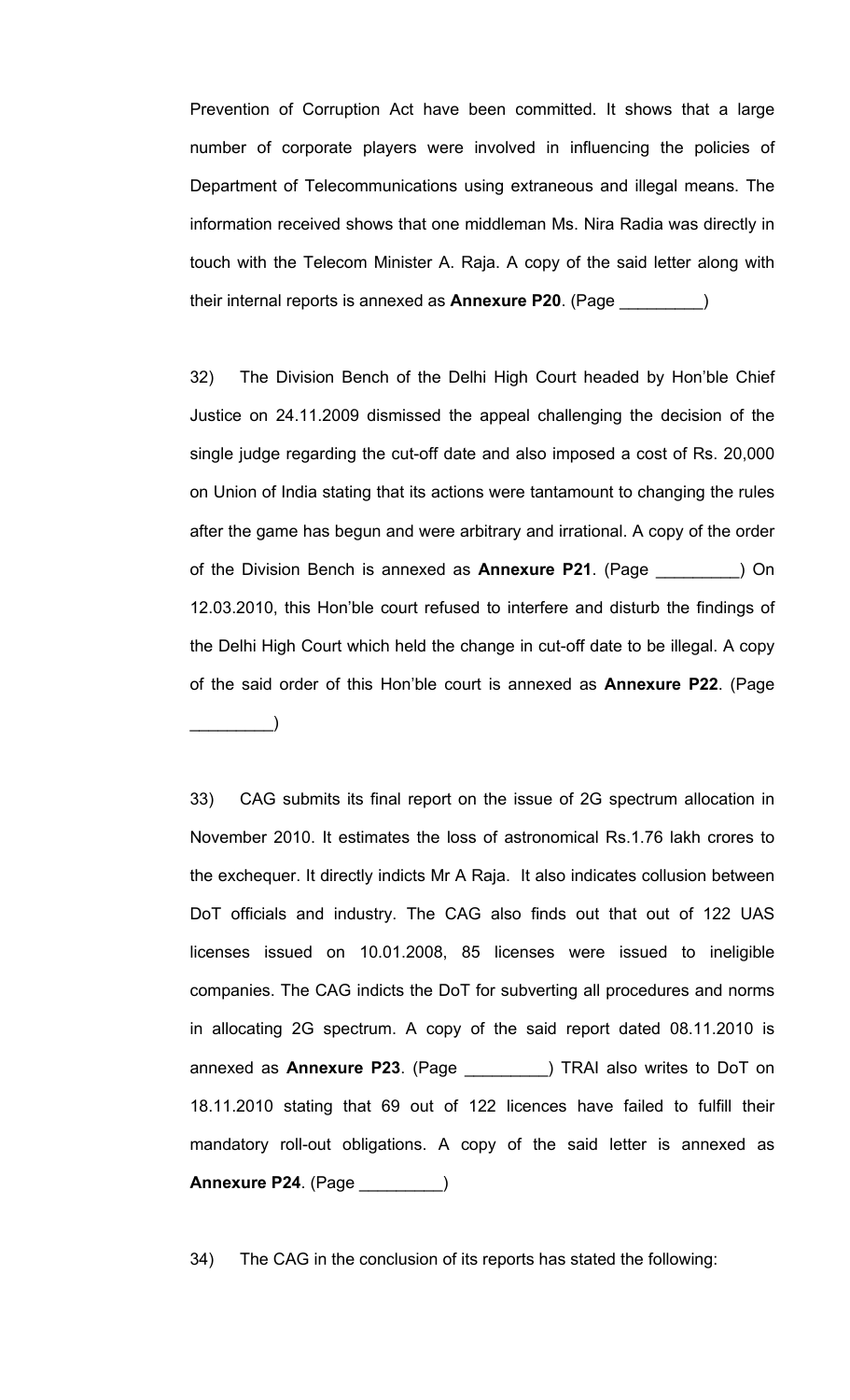*In conclusion, it is observed that despite having themselves sought the opinion of the Ministry of Law and Justice, the Department of Telecommunications decided to ignore the advice received. The concerns of the Ministry of Finance were also not addressed for reasons which are not convincing. In fact, the directions of the Hon'ble Prime Minister evoked a response from the Hon'ble Minister of Communications and Information Technology on the same day. The letter contained assurances with regard to the availability of spectrum for all applicants as also with regard to the strict adherence to the FCFS policy for allocation of spectrum. The assurances, however, were not adhered to. The methodology for allocation of 2G spectrum, a scarce finite national asset and for which there was an unprecedented demand for allocation, was not deliberated upon by the full Telecom Commission. Audit is of the view that such discussion with different stake holders represented in the Telecom Commission would certainly have benefitted Department of Telecommunications in arriving at a more credible and transparent procedure for allocation as also for ascertaining the true value of 2G spectrum. The entire implementation process does not withstand the test of scrutiny, and hence, the widely held belief that it has benefitted a few operators and has not been able to maximise generation of revenue from allocation of such a scarce resource. This has now been confirmed in Audit. The role of Telecom Regulatory Authority of India would also appear to have been reduced to that of a hapless spectator as its recommendations were either ignored or applied selectively. The entire process of allocation of 2G spectrum raises serious concern about the systems of governance in the Department of Telecommunications which need to be thoroughly reviewed and revamped. The fact that there has been loss to the national*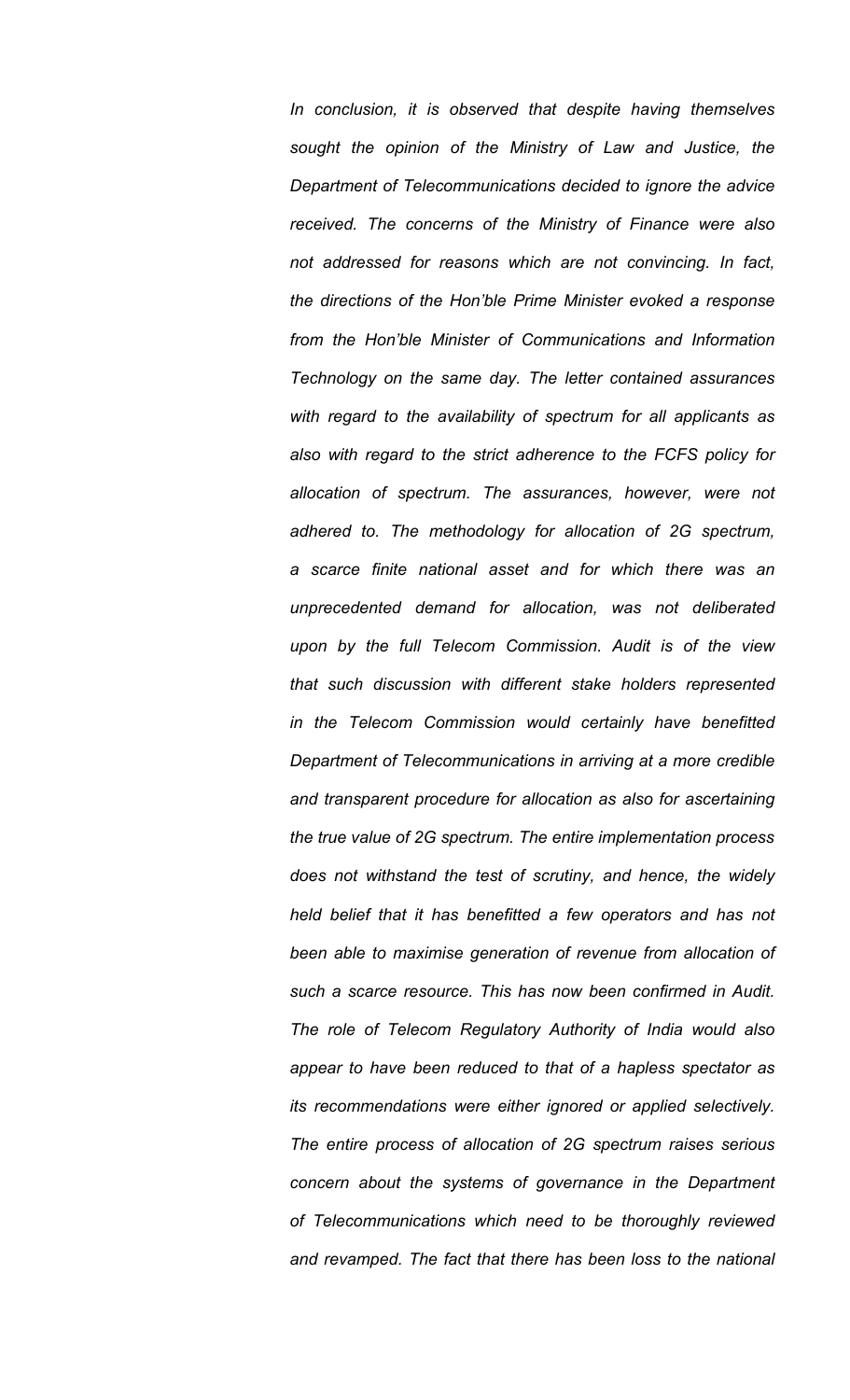*exchequer in the allocation of 2G spectrum cannot be denied. However, the amount of loss could be debated. To ensure that such lapses do not occur in any Ministry or Department of the Government, there is an imperative need to fix responsibility and enforce accountability for the lapses highlighted in the Audit Report.*

35) The show cause notices that the DoT is now planning to issue to ineligible allottees of spectrum and licencees and the ones who failed to meet their roll-out obligations, proceeds from the erroneous premise that there was nothing irregular *per se* in the exercise of spectrum allocation. These notices only obfuscate the real issues and divert attention from the massive fraud perpetrated on the nation by the DoT itself.

36) Under these circumstances, petitioners humbly submit to this Hon'ble court that the entire process of allotment of spectrum was non-transparent, unfair and tainted with all kinds of violation of rules and procedures. Even according to the CBI FIR crimes under Prevention of Corruption Act were committed during allotment of 2G spectrum and telecom licences. The CAG has computed that the national exchequer suffered a loss of Rs. 1.76 lakh crores. The very basis of the allotment, i.e. the cut-off date, was held to be illegal by the courts. Thus, the allotment of 2G spectrum made pursuant to press releases issued on 10<sup>th</sup> January 2008 should be cancelled in its entirety and spectrum & licence should be freshly allotted after a transparent auction process. The Government of India should also be directed to recover from the licencees of 2G spectrum the windfall profits they may have received by selling the spectrum, or as equity in companies in which the sole or substantial asset is the spectrum obtained through irregular means.

37) The Government of India or its agencies or public sector companies may be contemplating to allocate, or in the process of allocating other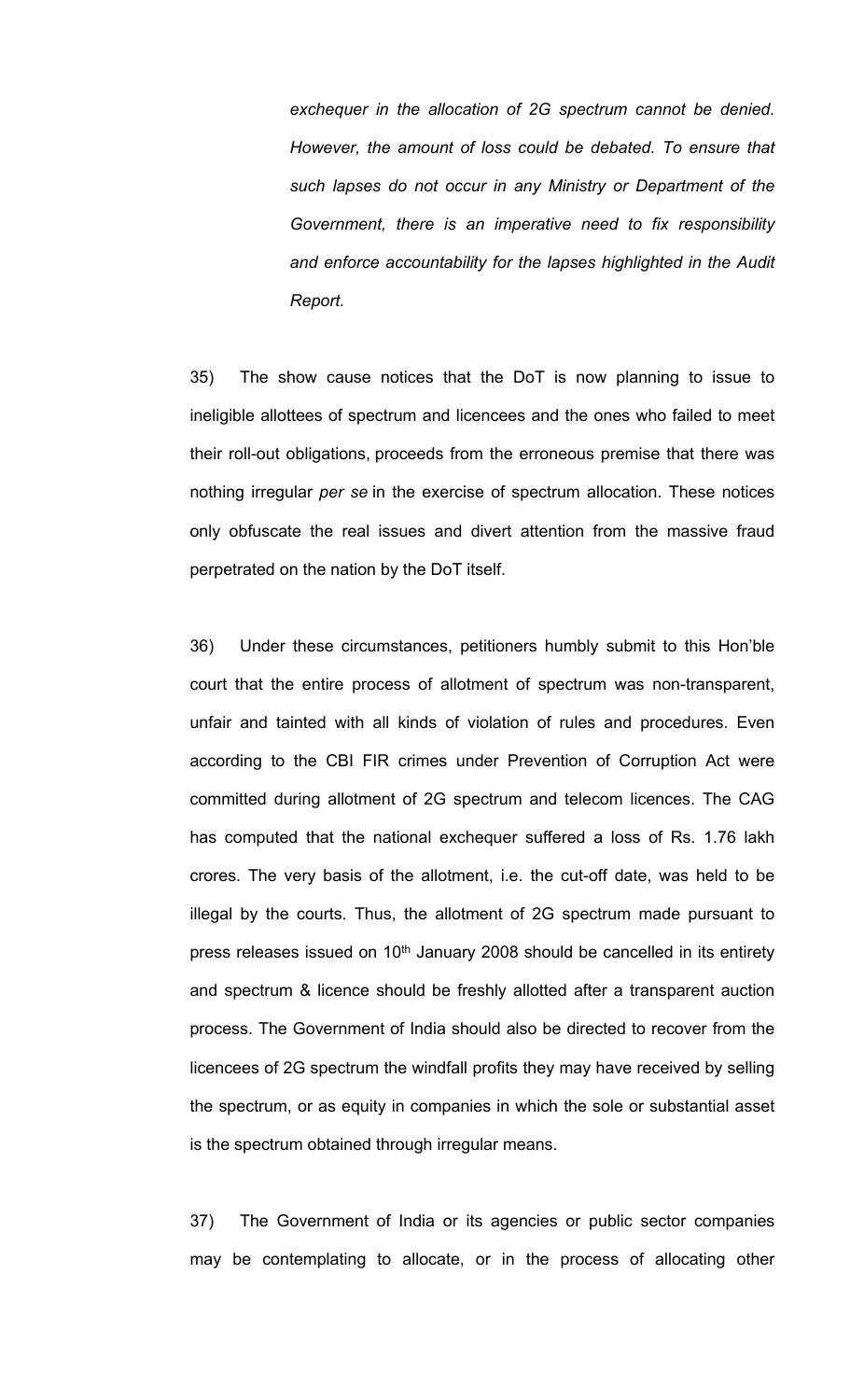resources in telecom sector in the form of 2G, 3G or WiMax or other licenses without any transparent, fair, or competitive processes. The Government and its agencies and undertakings should be prohibited from issuing any such license or allocate any spectrum or other resources without following transparent, fair, competitive procedures.

38) The Petitioners have not filed any other writ, complaint, suit or claim in any manner regarding the matter of dispute in this Hon'ble court or any other court or tribunal throughout the territory of India.

# **GROUNDS**

- A. That the 2G spectrum and telecom licences were awarded by the DoT in most arbitrary and illegal manner which is a complete violation of rule of law resulting in violation of Article 14 of the Constitution.
- B. That the very basis of the entire allocation was the cut-off date which was retrospectively advanced by the DoT. This change in the cut-off date was held to be illegal by 2 detailed judgments of the Delhi High Court (which were not interfered by this Hon'ble Court). Hence the very basis of the spectrum and licence allocation has been held to illegal.
- C. That according to the CAG, 85 of the 122 licencees were not even eligible and according to TRAI 69 of 122 licencees have not roll-out their services violating mandatory undertakings.
- D. That the arbitrary issuance of licences cost the exchequer a huge sum of Rs. 1.76 lakh crores as per the CAG report and it is essential that this loss is redeemed.
- E. That the companies which got the licence out of turn as brought about by the CAG report cannot be the beneficiaries of their own wrong. It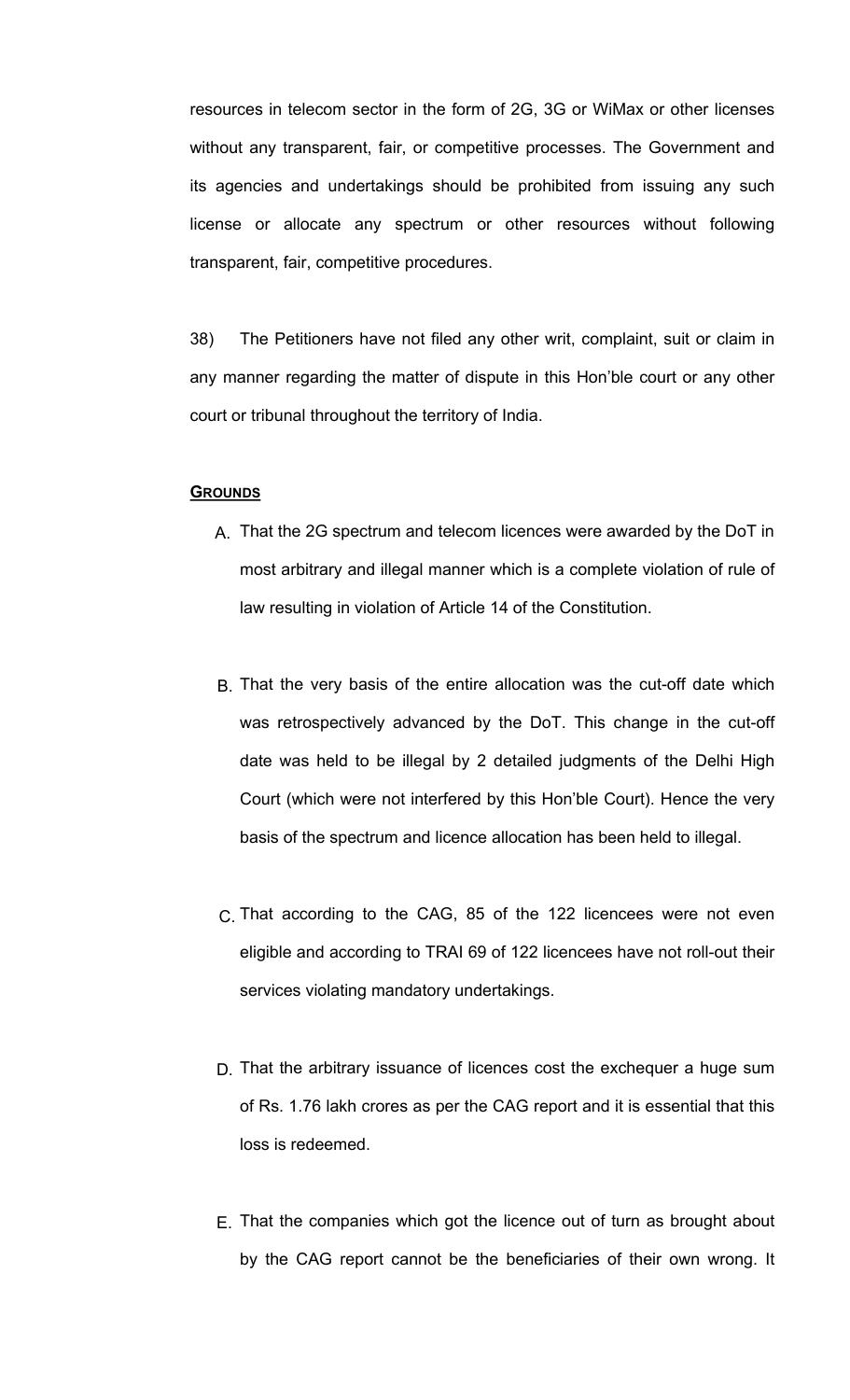is in the fitness of things that the entire spectrum be taken back by the Government and put to auction so that scarce spectrum can be fairly and transparently allocated giving proper revenue to the national exchequer.

- F. That the DoT violated the provisions of the TRAI Act by not resending the recommendations back to TRAI before deviating from its crucial recommendations on no cap, roll-out obligations and on mergers & acquisitions.
- G. That the prevailing corruption in the country in high places seriously impairs the right of the people of this country to live in a corruption and criminal free society. This is a violation of Article 21 of the Constitution. The right to life guaranteed to the people of this country also includes in its fold the right to live in a society, which is free from crime and corruption.

# **PRAYERS**

In view of the facts & circumstances stated above, it is most respectfully prayed that this Hon'ble Court in public interest may be pleased to: -

a. Issue an appropriate writ cancelling the entire allocation of 2G spectrum and telecom licences made by DoT on or after 10.01.2008 pursuant to its 2 press releases issued on 10<sup>th</sup> January 2008.

OR

b. Issue an appropriate writ canceling the allotment of spectrum and telecom licence made by the DoT on or after 10.01.2008 of the 85 licencees who have been found to be ineligible by CAG and of the 69 licencees who have been found not to have been rolled-out their services by TRAI.

c. Direct the Union of India to recover punitive damages from companies